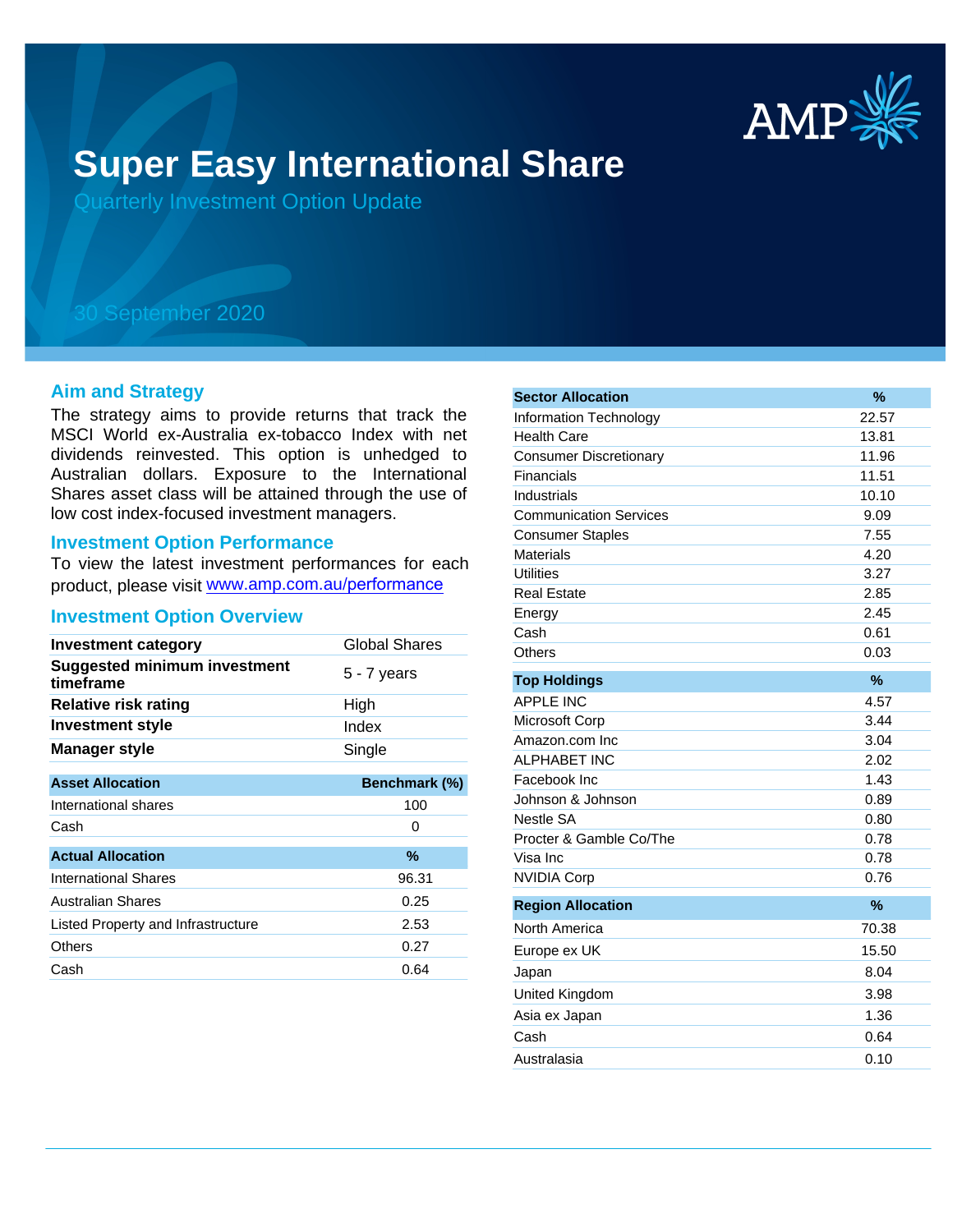## **Fund Performance**

The Fund produced a strong return over the September quarter, building on its gains over the June quarter. The Fund has also achieved positive returns over the longer term, including over 1, 2, 3 and 5 years, and since inception (annualised, before fees).

Global share markets rose strongly over the September quarter, rallying in the first half before pulling back towards the end of the period to finish up 6.9%, as measured by the MSCI World ex Australia index. Growing confidence about the speed of the global economic recovery, better than expected corporate earnings, improved manufacturing activity data and reasonably good US jobs figures all contributed to the strong rise. This was despite renewed fears about further waves of COVID-19 and more specifically, how governments might react to the outbreaks. Geopolitical tensions abounded, although this was mostly regarded as noise. Towards the end of the quarter, a marked correction in technology stocks occurred, which pulled the broader share market down.

Amid a strong Chinese economic recovery and growing demand for commodities, emerging markets also rose over the period, outperforming developed markets and returning 8.7% as measured by the MSCI Emerging Markets index.

(All indices quoted in local currency terms and on a total-return basis, unless otherwise stated.)

#### **Market Review**

Global share markets rose strongly in the first half of the September quarter, before pulling back somewhat towards the end of the period to finish up by 6.87%, as measured by the MSCI World ex Australia index. Growing confidence around the speed of the global economic recovery, better than expected corporate earnings, improved manufacturing activity data and reasonably strong US jobs figures all contributed to the strong rise. This was despite some renewed fears around further waves of COVID-19 and more specifically, how governments might react to renewed outbreaks. Geopolitical tensions abounded, though this was mostly treated as noise by markets. Towards the end of the quarter, a marked correction in technology stocks occurred, which in turn pulled the broader market down somewhat. Amid a strong Chinese economic recovery and growing demand for commodities, emerging markets also rose over the period, outperforming developed markets and returning 8.65% as measured by the MSCI Emerging Markets index. (All indices quoted in local currency terms and on a total-return basis, unless otherwise stated.)

## **Outlook**

The medium-term outlook for earnings remains generally hard to predict; and varies greatly depending on company specifics. We continue to believe investors should exercise caution, particularly where prices have risen quickly. Amid changing consumer dynamics, many companies will likely struggle for some time, while stronger businesses are likely to emerge from the COVID-19 crisis with gained market share. Although pressure on some global economies has begun to ease, risks of further COVID-19 breakouts; and indeed, the manner in which governments choose to respond, remain a risk. Governments generally continue to implement supportive monetary and fiscal programmes to ease shorter-term burdens and keep economies more resilient, though some concern is growing around the sustainability of some programmes. Despite this, we believe the longer-term market trend will remain to the upside. As always, while the near-term direction of markets is impossible to accurately predict, we believe that those with a diversified portfolio of quality businesses, bought at a reasonable price, are likely to do well over the long term.